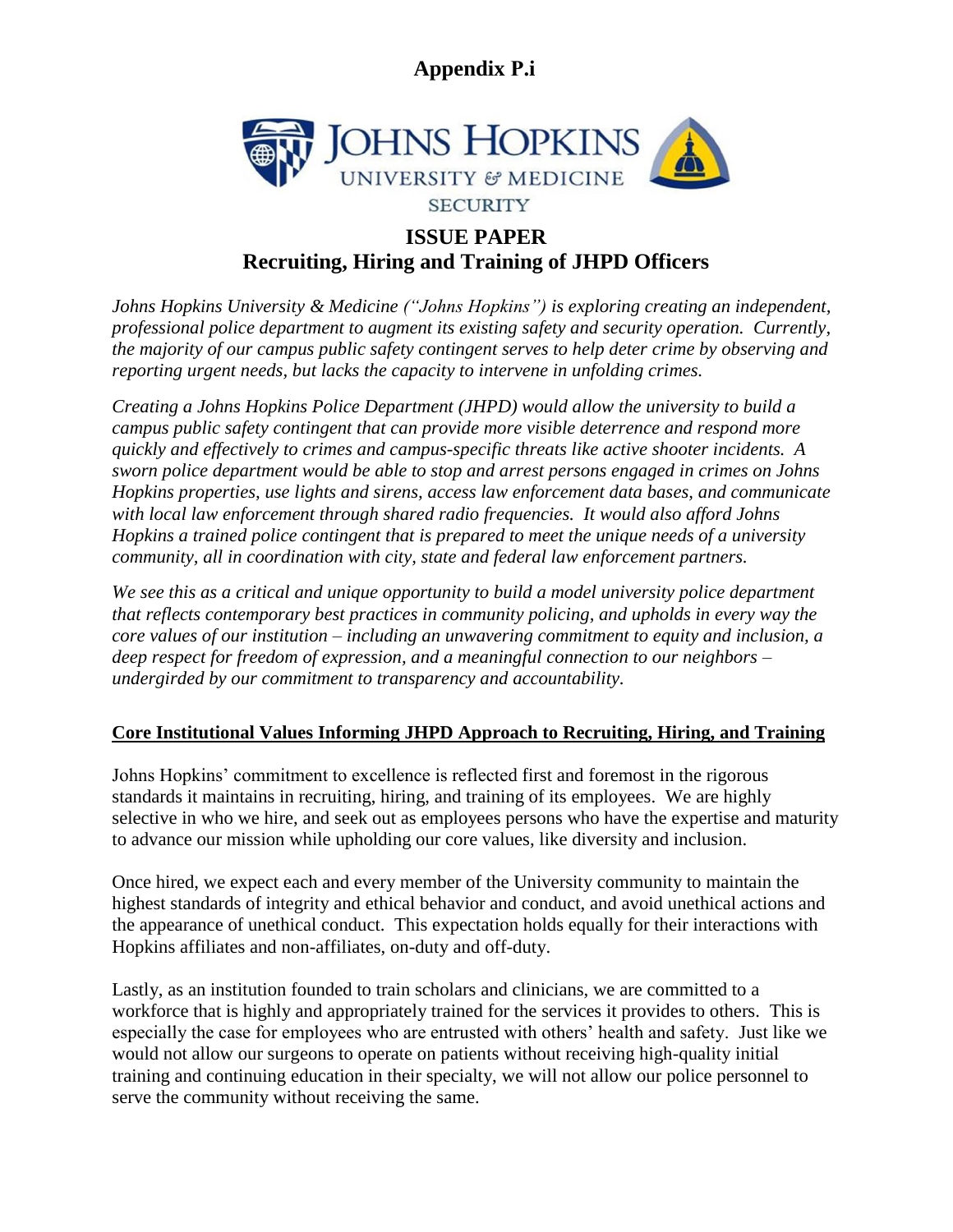

#### **Rationale for Recruiting, Hiring and Training General Orders for JHPD Employees**

If authorized by the state, members of our security operation would be entrusted with police powers that include the authority to interfere with others' freedoms, whether it be by stopping them on the street for questioning (based on reasonable articulable suspicion), searching their belongings and detaining them (based on probable cause), or in rare cases using force against them to affect an arrest (based on probable cause). These powers cannot be exercised lightly; every use has potentially significant and long-term consequences for the citizen involved. Accordingly it is critically important that we have policies and procedures to ensure we are identifying and hiring JHPD candidates who are up to weighty responsibilities of their role; training them to serve the unique needs of the community in ways that maintain trust and avoid unnecessary confrontation; and holding them accountable when they violate our policies and procedures.

#### **Best Practices that Will Be Adopted by the Johns Hopkins Police Department**

The University has surveyed policies and general orders for recruiting, training, and hiring at municipal police departments, county police departments, and peer university police departments across the country, and has also consulted the work of leading research and advocacy organizations involved in policing, both from the law enforcement perspective and the citizen perspective. The following best practices are ones that uphold Johns Hopkins' core institutional values and therefore will be incorporated into the JHPD general orders for recruiting, hiring, and training:

#### **Recruitment**

#### *Recruitment Plans*

- Have an active recruitment campaign, including a strong Web presence and diversified advertising strategy, to ensure ability to attract a pool of the most highly qualified candidates;
- Ensure that the recruitment plan is informed by Johns Hopkins' equal opportunity statement, and that recruitment efforts seek diverse candidates across racial, gender, gender identity, and sexual orientation lines;
- Make efforts to recruit bilingual officers to assist with interactions with people for whom English is not their primary language;
- Where possible, recruit candidates who advance the Johns Hopkins' local hiring goals;
- Involve community members in the recruiting process for new officers, through targeted community outreach and solicitation of input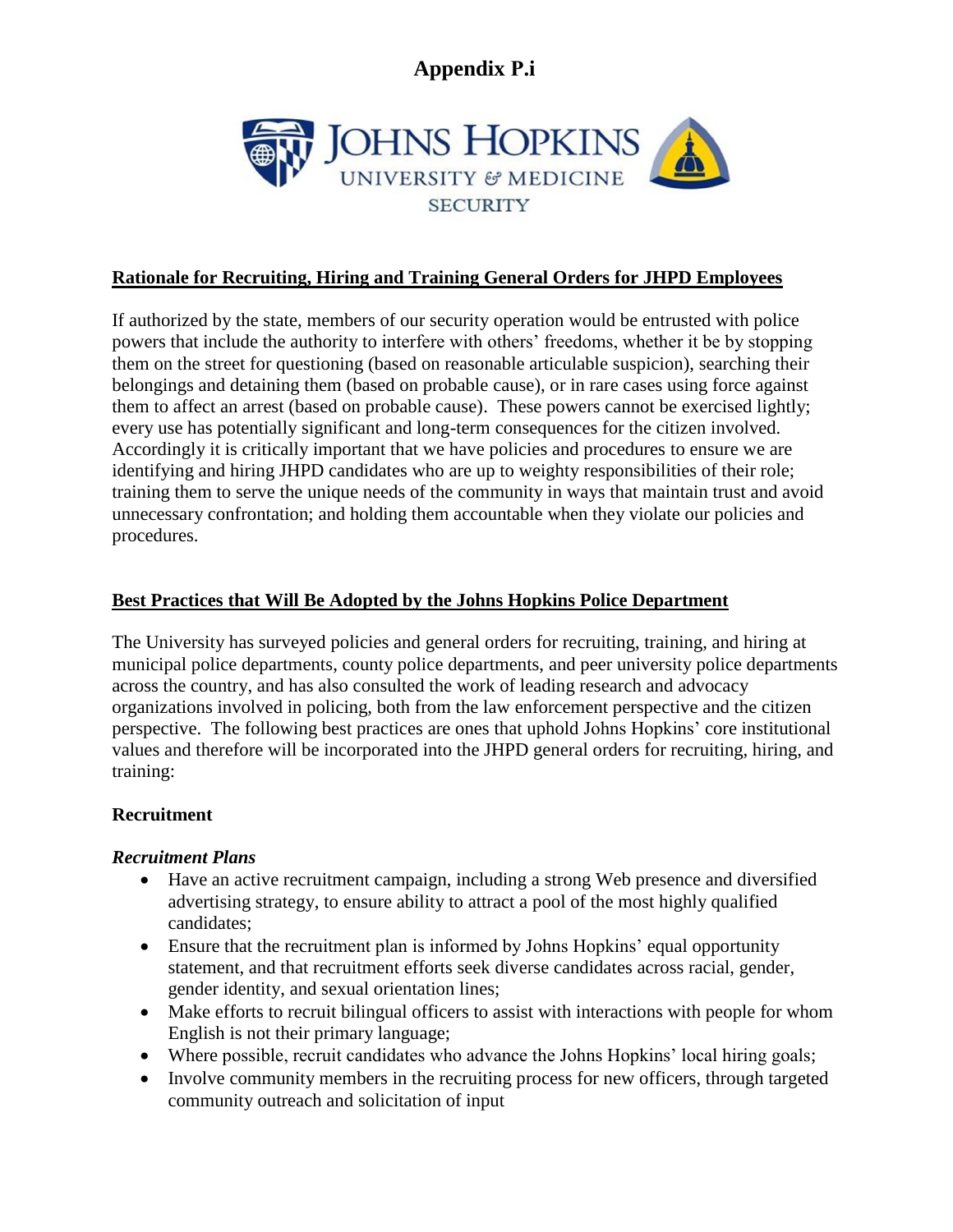

### *Pay and Benefits*

- Offer a mix of pay and benefits that is competitive with high-performing police departments and attractive to high-quality candidates;
- Make all JHPD positions eligible for Live Near Your Work grants;
- Make all JHPD positions eligible for tuition assistance for continuing education

## **Selection and Hiring**

## *Initial Selection*

- Solicit feedback from community members through the Student Advisory Committee for Security and the broader community advisory group(s) – on qualities to look for when selecting new officers;
- To the extent permitted by law, prioritize candidates who have a demonstrated history of positive interactions with diverse groups;
- To the extent permitted by law, prioritize candidates with experience serving college-age populations and youth;
- Welcome candidates with non-law-enforcement backgrounds, e.g., persons currently working in public health or education;
- Mentor candidates through the application process, particularly applicants from underrepresented backgrounds;
- Require officer candidates to have either:
	- o An associate's degree or equivalent 60 college credits or 90 college quarter hours at the time of application and at least two years of full-time professional work experience; or
	- o Three years of active duty military service with an honorable discharge; or
	- o Three years of full-time law enforcement officer experience recognized by the JHPD e.g., work as a sworn government agent with full arrest powers

### *Screening*

- Use job-related, nondiscriminatory, uniformly-applied rating criteria for evaluating officer candidates;
- Perform a pre-employment background investigation, criminal history investigation, and polygraph examination for each officer candidate;
- Perform a pre-employment medical examination for each officer candidate, conducted by a licensed medical practitioner;
- Perform a pre-employment psychological evaluation for each officer candidate, conducted by a licensed, doctoral-level psychologist or other mental health professional familiar with the research literature available on psychological testing for public safety positions;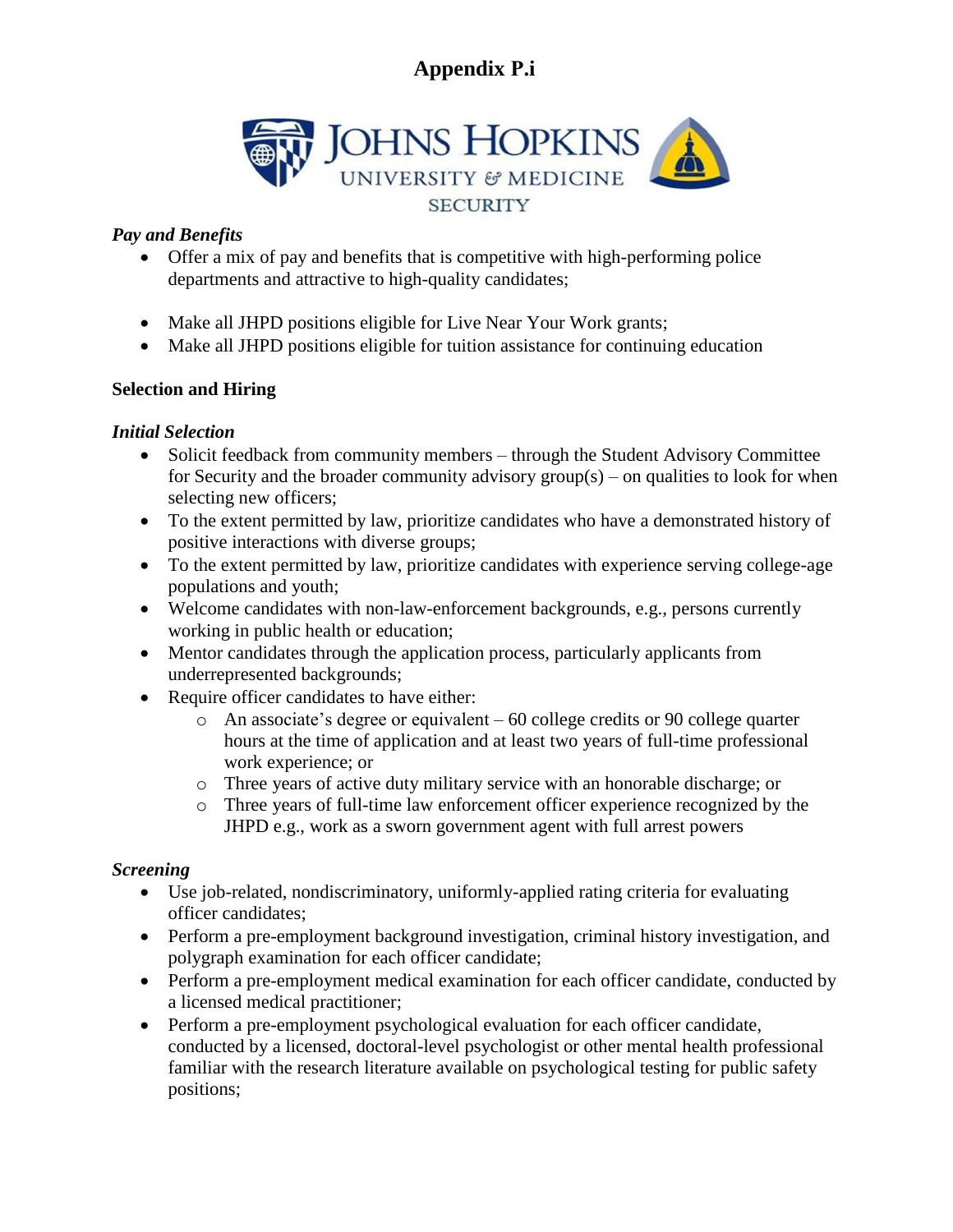

- Perform a pre-employment written examination of core competencies, including cultural competency;
- Perform pre-employment scenario-based testing, including scenarios involving treatment of vulnerable populations, such as children, elderly persons, pregnant women, people with physical and mental disabilities, limited English proficiency, and others.

#### *Hiring*

 Newly hired officers will be placed on an 18-month probationary period that begins on the day that the officer receives provisional certification from the Maryland Police Training Commission. (Provisional certification occurs upon successful completion of a Maryland certified Police Training Academy; *see* Md. Code Ann., Public Safety § 3-209)

### **Training**

### *In General*

- Put officers through a high-quality officer training program, certified by the Maryland Police Training Commission, and managed by a Training Director with experience in adult learning techniques and background working in diverse law enforcement settings.
- Collaborate with Johns Hopkins faculty and the Chief Diversity Officer on curriculum development for specific JHPD trainings that would benefit from their research and expertise;
- Integrate the Baltimore community into JHPD training, as described below;
- Require regularized evaluation of the effectiveness of the officer training program through the accreditation and re-accreditation processes, along with MPTC review

### *Initial Classroom Training for Officers*

- Require newly hired officers to complete the six-month Police Entrance Level Training Program administered by the Maryland Police Training Commission in Sykesville, Maryland, followed by three months of field training (see below);
- Where not already provided in the Police Entrance Level Training Program, require newly hired officers to complete training on the following topics:
	- o Preventing racial profiling and combatting implicit bias (now [mandatory in](https://www.policeone.com/iacp-2018/articles/481622006-IACP-2018-preview-Unconscious-bias-training-for-law-enforcement/) [Minnesota\)](https://www.policeone.com/iacp-2018/articles/481622006-IACP-2018-preview-Unconscious-bias-training-for-law-enforcement/);
	- o Cultural competence and LGBTQ competence;
	- o Community policing, including understanding community expectations and reservations around policing in Baltimore;
	- o Procedural justice in police-citizen interactions;
	- o Active bystandership in policing (New Orleans PD [EPIC model\)](http://epic.nola.gov/home/);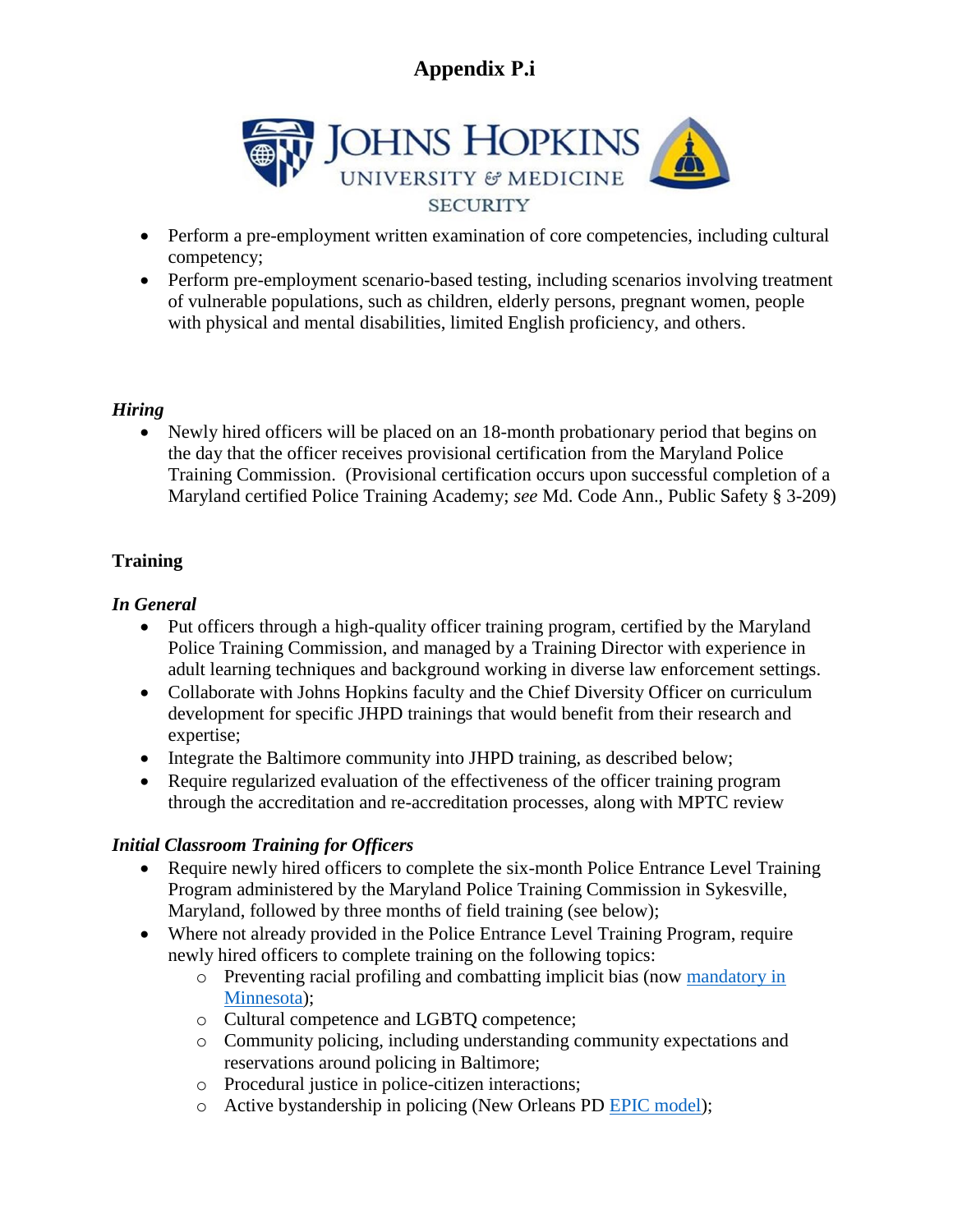

- o De-escalation techniques, including effective communication with a person perceived to be creating a threat (e.g., integrating communications, assessment, and tactics (ICAT) training);
- o Crisis intervention, including detecting behavior that calls for a medical and/or mental health intervention rather than a traditional law enforcement intervention;
- o Collaborating with non-police University resources, like requesting assistance from the mental health practitioner on call;
- o Trauma-informed practices for police-citizen contacts, including contacts with youth and victims of sexual assault;
- o Understanding youth brain development, youth trauma, and the impacts of police interactions with youth;
- o Alternatives to arrest, particularly for youth;
- o Free expression in university environments;
- o Clery Act and Title IX

### *Initial Field Training for Officers*

- Require newly hired officers to work under the direction of a designated field training officer (FTO);
	- o Each newly hired officer must complete a three-month FTO-supervised training, meeting specific training and performance criteria and passing an evaluation in order to serve as an officer;
- Require field training in the neighborhoods that the officers will serve, including introductions to community leaders;
	- o Develop and maintain a contact list of all leaders within minority and immigrant communities in/near the patrol zones, so that they can be reached quickly during a time of crisis or when an action is about to occur that may be of concern to their particular community

### *Continuing Education for Officers*

- Require each officer to complete 40 hours of annual in-service training approved by the MPTSC (per COMAR 12.04.01.12) on topics listed above;
- Require each officer to complete annual in-service training managed by the JHPD Training Director;
- Encourage officers to attend advanced training offered by the JHPD and other police agencies

## *Follow Up*

- Ensure that training is married to robust policies and procedures, and that supervisory systems reinforce the training provided;
- Require remedial training for personnel who demonstrate performance deficiencies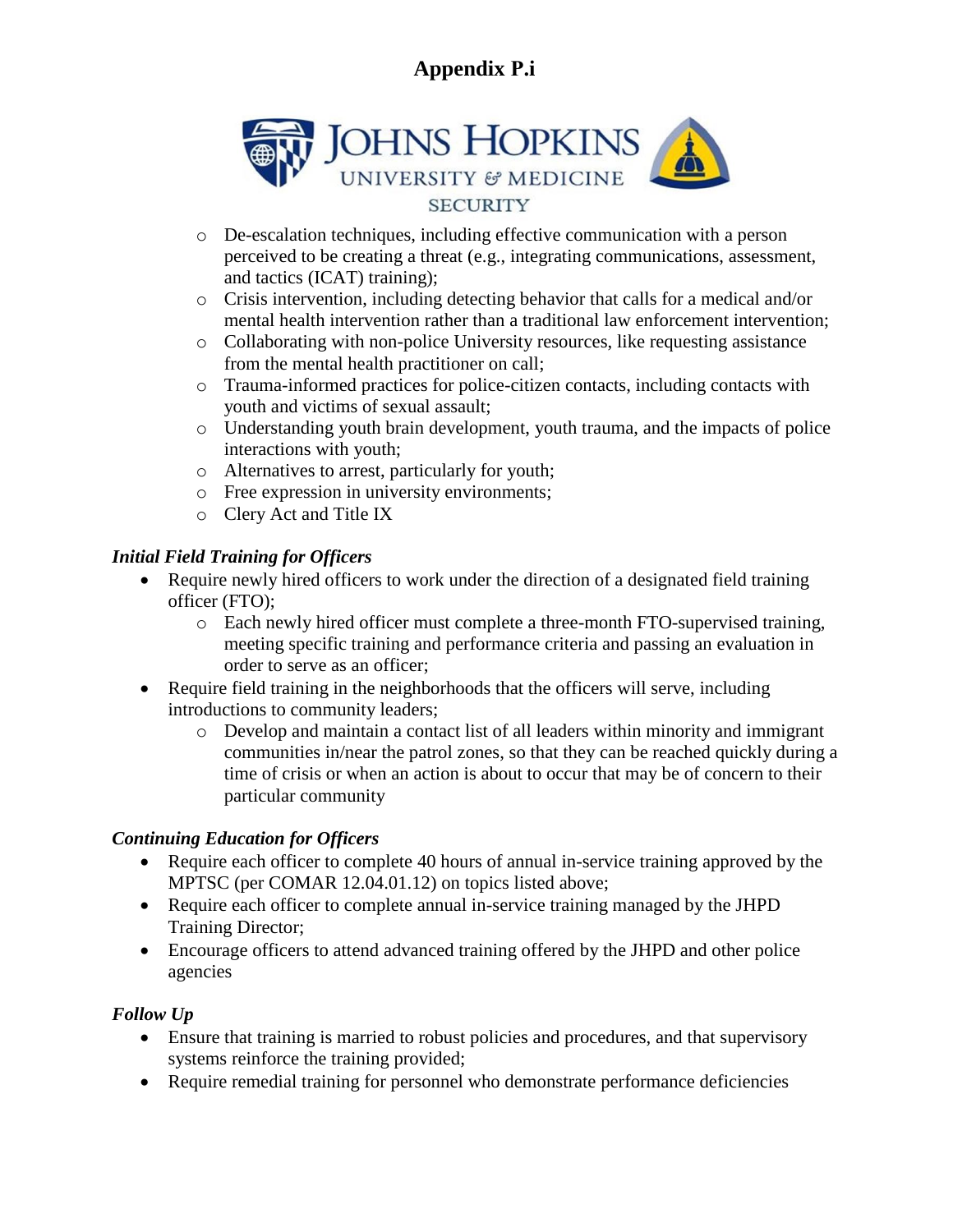

### **Works Consulted**

- *Selected police departments whose policies/G.O.s were reviewed:*
	- o San Francisco Police Department, Course Listings (undated)
	- o Seattle Police Department, Community Police Teams (Jan. 2008)
	- o Seattle Police Department, Crisis Intervention (Aug. 2018)
	- o Seattle Police Department, Patrol Training and Publications (Aug. 2003)
	- o New Orleans Police Department, Ethical Policing is Courageous (EPIC) Program Guide (2017)
	- o Maryland Police Training and Standards Commission (MPTSC), Use of Force Best Practices (undated)
	- o MPTSC, Modernization of Recruitment Standards and Practices of Law Enforcement Agencies to Increase Diversity (2016)
	- o Montgomery County Police Department, Field Training and Evaluation Program (Oct. 2014)
	- o Montgomery County Police Department, Police Officer Applicant Requirements and Benefits (undated)
	- o Howard County Police Department, General Order ADM-32 Selection of Sworn Personnel (April 2009)
	- o University of Baltimore Police Department, Police Recruitment Program (Sept. 2014)
	- o University of Baltimore Police Department, Training (June 2016)
	- o University of Maryland, Baltimore Police Force, Written Directive on Recruitment (March 2009)
	- o University of Maryland, Baltimore Police Force, Written Directive on Entrance Level Training (March 2009)
	- o University of Maryland, Baltimore Police Force, Written Directive on Field Training and Evaluation Program (Dec. 2016)
	- o University of Maryland, Department of Public Safety, Manual of Rules and Procedures, Recruitment Program (Dec. 1995)
	- o University of Maryland, Department of Public Safety, Manual or Rules and Procedures, Training (Dec. 1995)
- *Selected organizations consulted:*
	- o California Partnership for Safe Communities, ["Notes from the Field:](https://s3.trustandjustice.org/misc/StrengtheningCommPolice_CAPSC.pdf) [Strengthening Community-Police Relationships: Training as a Tool for Change"](https://s3.trustandjustice.org/misc/StrengtheningCommPolice_CAPSC.pdf) (undated)
	- o Council of State Governments Justice Center, ["Improving Responses to People](https://www.bja.gov/publications/csg_le_tailoring.pdf) [with Mental Illnesses: Tailoring Law Enforcement](https://www.bja.gov/publications/csg_le_tailoring.pdf) Initiatives to Individual [Jurisdictions"](https://www.bja.gov/publications/csg_le_tailoring.pdf) (2010)
	- o George Mason University, Center for Evidence-Based Crime Policy, ["Education](https://cebcp.org/evidence-based-policing/building-trust/education-and-training/) [and Training"](https://cebcp.org/evidence-based-policing/building-trust/education-and-training/) (undated Web resources)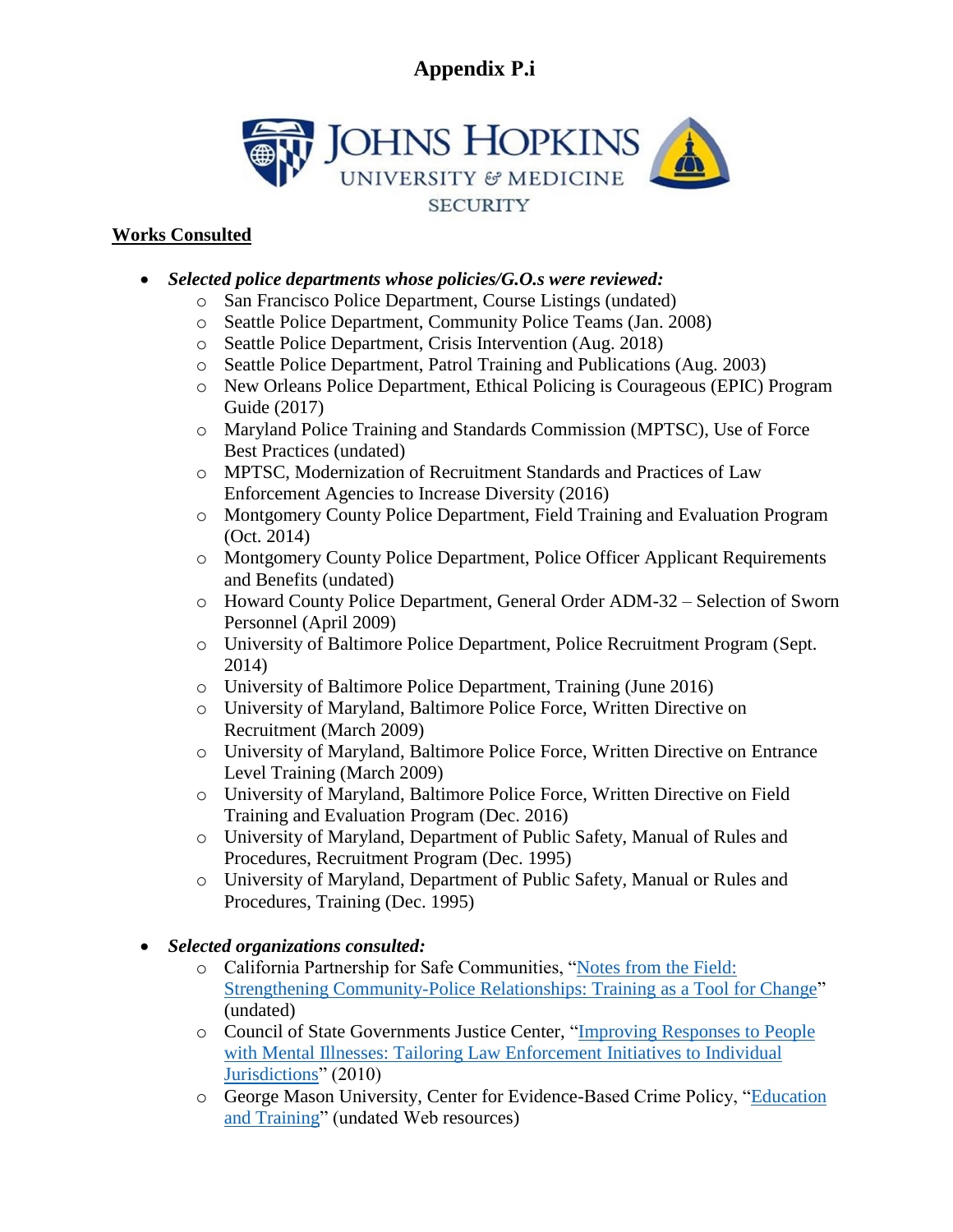

- o George Mason University, Center for Evidence-Based Crime Policy, Matrix Demonstration Project, ["Transforming Field Training"](https://cebcp.org/evidence-based-policing/the-matrix/matrix-demonstration-project/transforming-field-training/) (undated Web resource)
- o International Association of Campus Law Enforcement Administrators, ["IACLEA](https://www.iaclea.org/assets/uploads/pdfs/AccreditationStandards%20ManualMay2018.pdf) [Accreditation Standards Manual"](https://www.iaclea.org/assets/uploads/pdfs/AccreditationStandards%20ManualMay2018.pdf) (May 2018)
- o International Association of Chiefs of Police, Psychological Services Section, ["Preemployment Psychological Evaluation Guidelines"](https://www.theiacp.org/sites/default/files/all/p-r/Psych-PreemploymentPsychEval.pdf) (2014)
- o National Initiative for Building Community Trust & Justice (multiple sources)
- o Police Executive Research Forum, ["Legitimacy and Procedural Justice: A New](https://www.policeforum.org/assets/docs/Free_Online_Documents/Leadership/legitimacy%20and%20procedural%20justice%20-%20a%20new%20element%20of%20police%20leadership.pdf) [Element of Police Leadership"](https://www.policeforum.org/assets/docs/Free_Online_Documents/Leadership/legitimacy%20and%20procedural%20justice%20-%20a%20new%20element%20of%20police%20leadership.pdf) (March 2014)
- o Police Executive Research Forum, ["Promoting Excellence in First-Line](https://www.policeforum.org/assets/FirstLineSupervision.pdf) [Supervision: New Approaches to Selection, Training, and Leadership](https://www.policeforum.org/assets/FirstLineSupervision.pdf) [Development"](https://www.policeforum.org/assets/FirstLineSupervision.pdf) (Oct. 2018)
- o Police Executive Research Forum, ["Re-Engineering Training on Police Use of](https://www.policeforum.org/assets/reengineeringtraining1.pdf) [Force"](https://www.policeforum.org/assets/reengineeringtraining1.pdf) (August 2015)
- o President's Task Force on 21st Century Policing, ["Final Report"](http://elearning-courses.net/iacp/html/webinarResources/170926/FinalReport21stCenturyPolicing.pdf) (May 2015)
- o U.S. Department of Justice, Community Oriented Policing Services (COPS), ["Building Relationships of Trust: Recommended Steps for Chief Executives"](https://ric-zai-inc.com/Publications/cops-w0734-pub.pdf) (2014)
- o U.S. Department of Justice, COPS, ["How to Support Trust Building in Your](https://s3.trustandjustice.org/misc/COPS_BuildingTrustAgency.pdf) [Agency,](https://s3.trustandjustice.org/misc/COPS_BuildingTrustAgency.pdf)" *Police Perspectives: Building Trust in a Diverse Nation No. 3* (2016)
- o U.S. Department of Justice, COPS, ["Identifying and Preventing Gender Bias in](https://ric-zai-inc.com/Publications/cops-w0796-pub.pdf) Law Enforcement Response [to Sexual Assault and Domestic Violence: A](https://ric-zai-inc.com/Publications/cops-w0796-pub.pdf) [Roundtable Discussion"](https://ric-zai-inc.com/Publications/cops-w0796-pub.pdf) (2016)
- $\circ$  U.S. Department of Justice, COPS, ["Gender, Sexuality, and 21](https://ric-zai-inc.com/Publications/cops-w0837-pub.pdf)<sup>st</sup> Century Policing: [Protecting the Rights of the LGBTQ+](https://ric-zai-inc.com/Publications/cops-w0837-pub.pdf) Community" (2017)
- o U.S. Department of Justice, COPS, ["Mobilizing the Community for Minority](https://www.theiacp.org/annual-conference-resources/wp-content/uploads/sites/4/2018/08/FinalCLPReport.pdf) [Recruitment and Selection"](https://www.theiacp.org/annual-conference-resources/wp-content/uploads/sites/4/2018/08/FinalCLPReport.pdf) (2003)
- o U.S. Department of Justice, Community Relations Service (CRS), ["Law](https://www.niot.org/sites/default/files/Transgender%20Preview%20PPT%2007-07-14-2.pdf) [Enforcement and the Transgender Community: Training Preview"](https://www.niot.org/sites/default/files/Transgender%20Preview%20PPT%2007-07-14-2.pdf) (2007)
- o Yale Law School Justice Collaboratory, ["Principles of Procedurally Just Policing"](https://law.yale.edu/system/files/area/center/justice/principles_of_procedurally_just_policing_report.pdf) (Jan. 2018)
- *Selected academic articles and books consulted:*
	- o Aronie, Jonathan & Christy Lopez, ["Keeping Each Other Safe: An Assessment of](https://journals.sagepub.com/doi/10.1177/1098611117710443) [the Use of Peer Intervention Programs to Prevent Police Officer Mistakes and](https://journals.sagepub.com/doi/10.1177/1098611117710443) [Midconduct Using New Orleans' EPIC Program as a Potential National Model,](https://journals.sagepub.com/doi/10.1177/1098611117710443)" *Police Quarterly* 20(3):295-321 (2017)
	- o Compton, M.T. & V.H. Chien, ["Factors related to knowledge retention after crisis](https://www.ncbi.nlm.nih.gov/pubmed/18757600) [intervention team training for police officers,](https://www.ncbi.nlm.nih.gov/pubmed/18757600)" *Psychiatric Services* 59:1049-1051 (Sept. 2008)